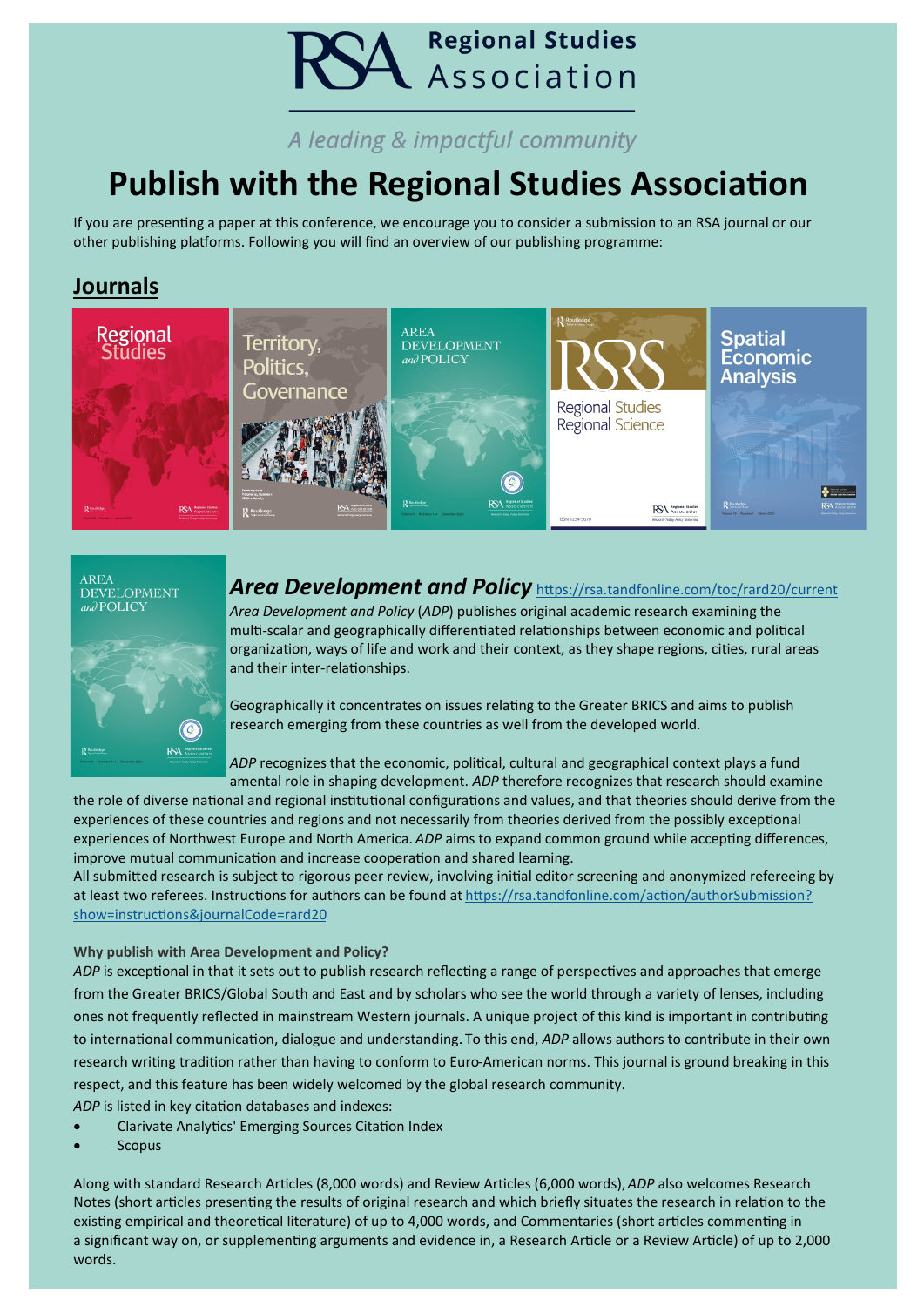

# *Regional Studies, Regional Science*

#### *<https://rsa.tandfonline.com/toc/rsrs20/current>*

*Regional Studies, Regional Science (RSRS)* is an interdisciplinary gold open access journal and particularly welcomes submissions from authors working on regional issues in geography, economics, planning, and political science.

The journal features a streamlined peer-review process and quick turnaround times from submission to acceptance. Authors will normally receive a decision on their manuscript within 60 days of submission. Instructions for authors can be found at [https://rsa.tandfonline.com/action/](https://rsa.tandfonline.com/action/authorSubmission?show=instructions&journalCode=rsrs20) [authorSubmission?show=instructions&journalCode=rsrs20](https://rsa.tandfonline.com/action/authorSubmission?show=instructions&journalCode=rsrs20)

#### **Why publish with Regional Studies, Regional Science?**

*RSRS* allows for a range of article types including full length research articles of up 8,000 words, shorter papers of around 5,000 words and a 'regional graphics' section, which capitalises upon the importance of geographic data visualisation in our field. We are also happy to accept review papers, and more descriptive papers, so long as they contribute something new. The Editors are always happy to discuss potential submissions. The journal also offers a mentored publishing route for PhD students and early career academics.

"*The greatest value of the student and Early Career mentored section in RSRS is its high-quality mentorship that is fast and constructive. With the quidance received, I have not only managed to produce a better piece of work but above all I have gained* valuable knowledge on how to transmit my research in a precise, structured and clear manner. This is a key asset to merit. *Many thanks!"* Anastasiia Konstantynova, Post-Doc Researcher in Territorial Competitiveness Orkestra, Basque Institute for Competitiveness, San Sebastian, Spain

*RSRS* is listed in key citation databases and indexes:

- **Scopus**
- Clarivate Analytics' Emerging Sources Citation Index
- Rated 'A' in the Australian Business Deans Council Journal Quality List
- Listed in the Directory of Open Access Journals

#### **Article Processing Charge (APC)**

Open Access journals charge an APC to cover production related costs. Open Access which means that the article is freely and permanently available online. There is no additional subscription fee, article pay-to-view fee or any other form of access fee; and no publication embargo is applied. This means that your paper will be freely accessible to anyone globally with internet access and thus increase and widen the readership particularly also to policy makers and practitioners.

RSA members benefit from a 20% discount off RSRS APCs for accepted submissions.

The rates for non-RSA members are: \$1,235/£950/€1,095/AUD1,655 for Standard Journal Length Papers or Review Papers \$825/£635/€730/AUD1,105 for Regional Policy Briefings or Short Papers \$620/£475/€550/AUD830 for Regional Graphics

Authors publishing via the mentored publishing route for PhD students and early career academics have the APC covered by the RSA.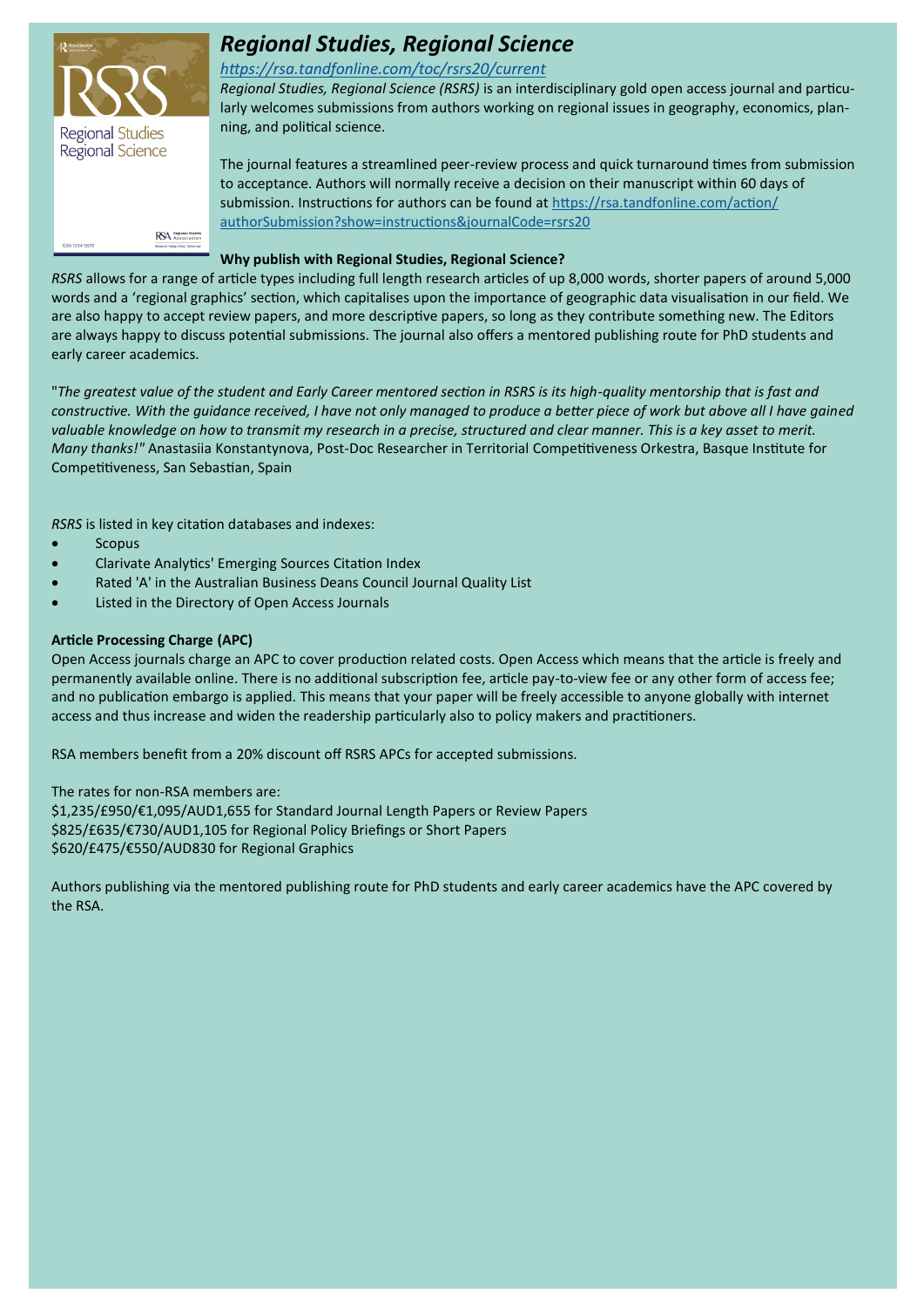

#### *Regional Studies* <https://rsa.tandfonline.com/toc/cres20/current>

*Regional Studies (RS)* is a leading international journal covering the development of theories and concepts, empirical analysis and policy debate in the field of regional studies. The journal publishes original research spanning the economic, social, political and environmental dimensions of urban and regional (subnational) change. The distinctive purpose of *RS* is to connect insights across intellectual disciplines in a systematic and grounded way to understand how and why regions and cities evolve. It publishes research that distils how economic and political processes and outcomes are contingent upon regional and local circumstances. The journal is a pluralist forum, which showcases diverse perspectives and analytical techniques.

Essential criteria for papers to be accepted for *RS* are that they make a substantive contribution to scholarly debates, are sub-national in focus, conceptually well-informed, empirically grounded and

methodologically sound. Submissions are also expected to engage with wider debates that advance the field of regional studies and are of interest to readers of the journal.

Instructions for authors can be found at [https://rsa.tandfonline.com/action/authorSubmission?](https://rsa.tandfonline.com/action/authorSubmission?show=instructions&journalCode=cres20) [show=instructions&journalCode=cres20](https://rsa.tandfonline.com/action/authorSubmission?show=instructions&journalCode=cres20)

Besides papers for the main part of the journal, RS accepts also the following types of article/ submissions: **Urban and Regional Horizons** is a periodic section dedicated to agenda-setting work that stimulates new thinking and novel approaches to addressing the big intellectual questions, issues and challenges in regional studies.

**Policy Debates** is a periodic section that provides a forum for analysis and debate about important policy issues of international relevance in urban and regional development.

**Book Reviews** provide analysis and comment on key recent publications in regional studies.

**Special Issues** draw together contributions around key themes in regional studies from established and emerging researchers in the field.

#### **Why publish in Regional Studies?**

*RS* is listed in key citation databases and indexes and has an Impact Factor of 4.672 (2020).

**Spatia** Economic **Analysis** 

#### *Spatial Economic Analysis* <https://rsa.tandfonline.com/toc/rsea20/current>

*Spatial Economic Analysis* (*SEA)* is an economics journal dedicated to the development of theory and methods in spatial economics, published by two of the world's leading learned societies in the analysis of spatial economics, the Regional Studies Association and the British and Irish Section of the Regional Science Association International.

A spatial perspective has become increasingly relevant to our understanding of economic phenomena, both on the global scale and at the scale of cities and regions. The growth in international trade, the opening up of emerging markets, the restructuring of the world economy along regional lines, and overall strategic and political significance of globalization, have re-emphasised the importance of geographical analysis. Spatial variations in economic development within cities and regions are also highly topical subjects for intellectual enquiry and have long been the focus of policy initiatives by

national, regional and local governments.

The awakening emphasis on space among economists has been stimulated by the emergence of a new breed of theory, namely 'new economic geography' or 'geographical economics'. This new theory adds a significant new dimension to the already existing theoretical tools of spatial economics, which broadly aim to analyse the role of geography and location in economic phenomena. Additionally, spatial economic analysis is increasingly being supported by the emergence of new analytical methods, with an explosion of interest in new models and techniques of spatial data analysis and data visualisation (GIS). Spatial econometrics is becoming increasingly recognised as a valuable sub-discipline among mainstream econometricians. Instructions for authors can be found at [https://rsa.tandfonline.com/action/authorSubmission?](https://rsa.tandfonline.com/action/authorSubmission?show=instructions&journalCode=rsea20) [show=instructions&journalCode=rsea20](https://rsa.tandfonline.com/action/authorSubmission?show=instructions&journalCode=rsea20)

#### **Why publish in Spatial Economic Analysis?**

*SEA* is listed in key citation databases and indexes and has an Impact Factor of 2.159 (2020).